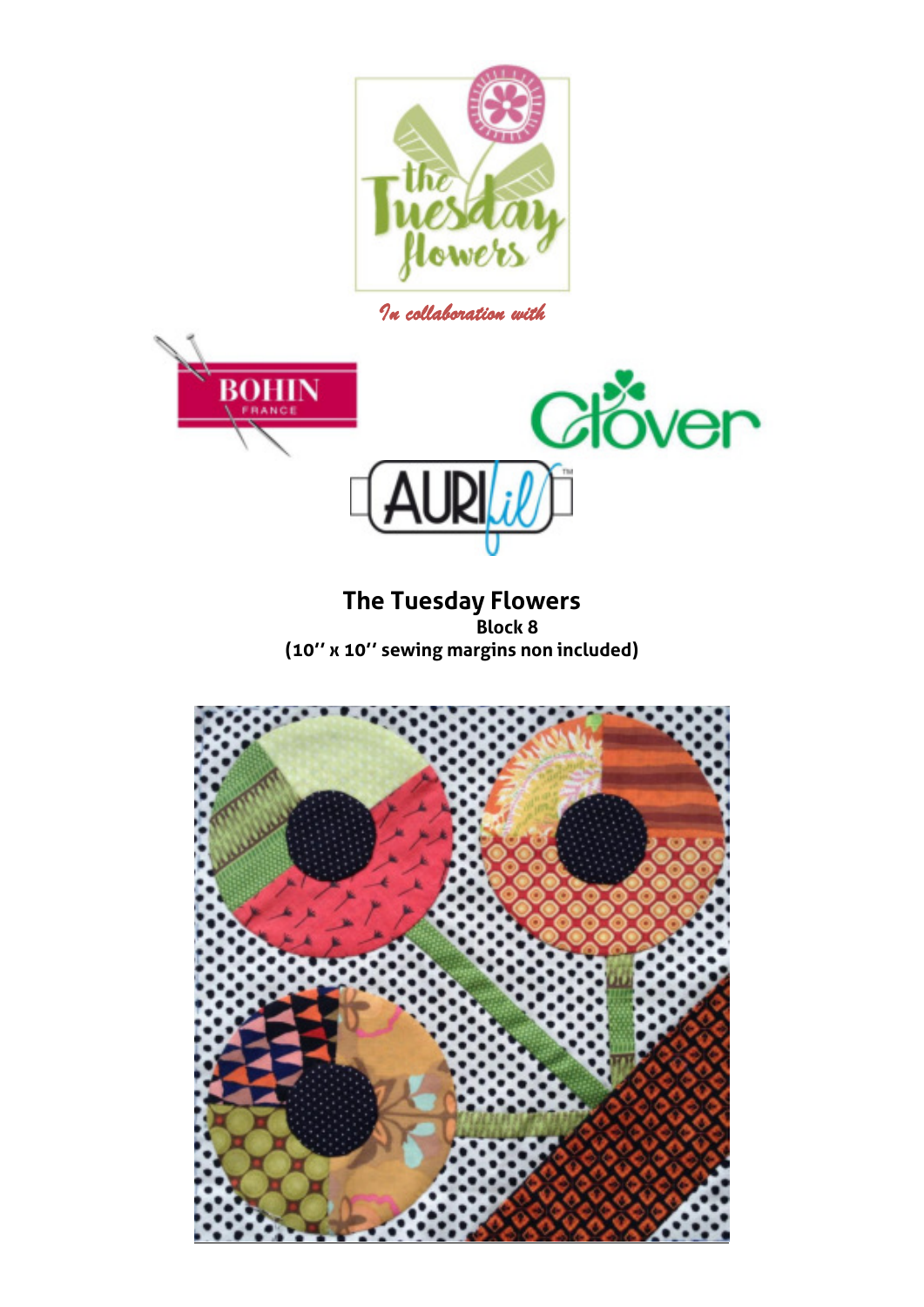# **General points:**

The measures given for the background cutting include the ¼ '' large sewing margins rounded up to ½ '' for both.

For the appliqués, you can either help yourself of the patterns by adding your favorite sewing margin, or follow the instructions beneath:

*The measures on the plans are without the seams, except for some for which it is mentioned "\*sewing margins included"*

## **The cutting:**

- **In one background fabric:**
- **1 square A of 10 ½''**
	- **In 9 fabrics chosen for the flowers, in total:**
- **6 squares of 3 1/8'' which will be for the 6 pieces B**
- **3 rectangles of 3 1/8'' x 5 ¾ '' which will be for the 3 pieces C**
- **In one fabric for the center of the flowers:**
- **3 squares of 2 ½'' which will give the 3 circles D**
- **In 3 fabrics of your choice, for each:**
- **1 band of 1'' x 6'' for the 3 stems E** 
	- **In one fabric for the pot :**
- **One piece F by adding the sewing margin all around**

**12 mm large CLOVER fusible bias tape maker ref: 4013 and the 10mm interlining ribbon ref: 4042 CLOVER mini ion 8003EU BOHIN temporary glue pen ref 65504 BOHIN chalk mechanical pencil ref: 91473 AURIFIL cotton threads that match with the appliqués Freezer paper** 

## **Realisation:**

Pattern 1: For one flower, sew on one line two squares 3 1/8". Underneath these two squares, add a rectangle  $3\frac{1}{8}$ " x  $5\frac{3}{4}$ ".

### **(Pattern 1: Sewing margins included)**

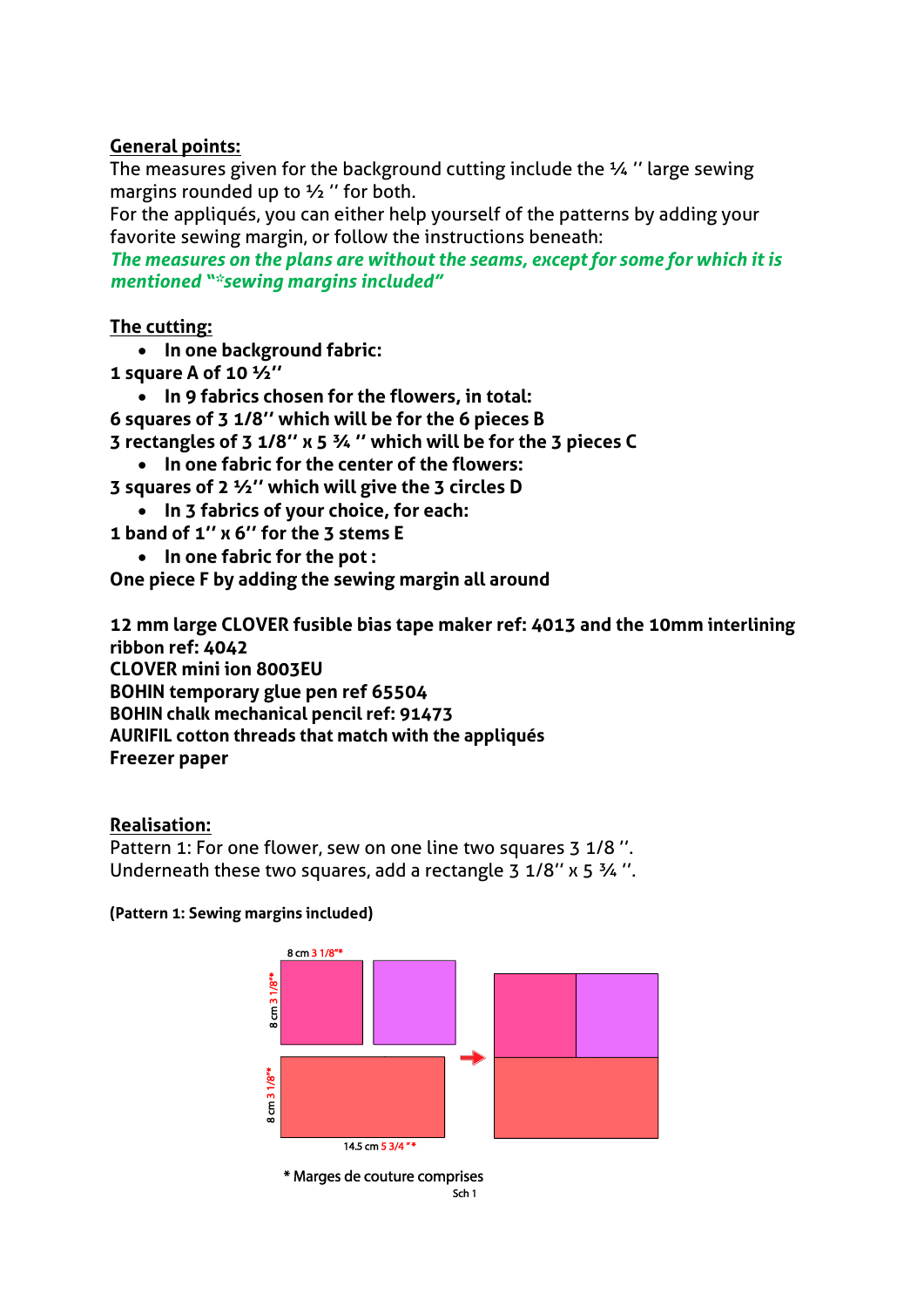Pattern 2: On a band of freezer paper, on one end, draw a 4 3/8'' diameter circle. Fold the freezer paper in 3 so that when you cut, you have 3 identical circles. Cut out by following the outline.

With the shiny side towards you, place and paste with the BOHIN stick glue the first circle of freezer paper on the back of the previous assembly in the middle. Cut off the excess of fabric by keeping a ¼'' margin all around.



**Pattern 2** 

Pattern 3: With the CLOVER mini ion, fold the sewing margin on the freezer paper. Do the same with the 2 other flowers.

Draw a 1 ½'' diameter circle on another band of freezer paper. Fold in 3 and cut along the outline. You obtain 3 small D circles of paper.

Stick each one on the back of a 1/4" square, shiny side towards you. Cut off the excess of fabric at ¼'' of the freezer paper.

Fold back the sewing margins with the CLOVER mini ion. You get 3 D circles that you will stick in the middle of each flower.

**Pattern 3** 

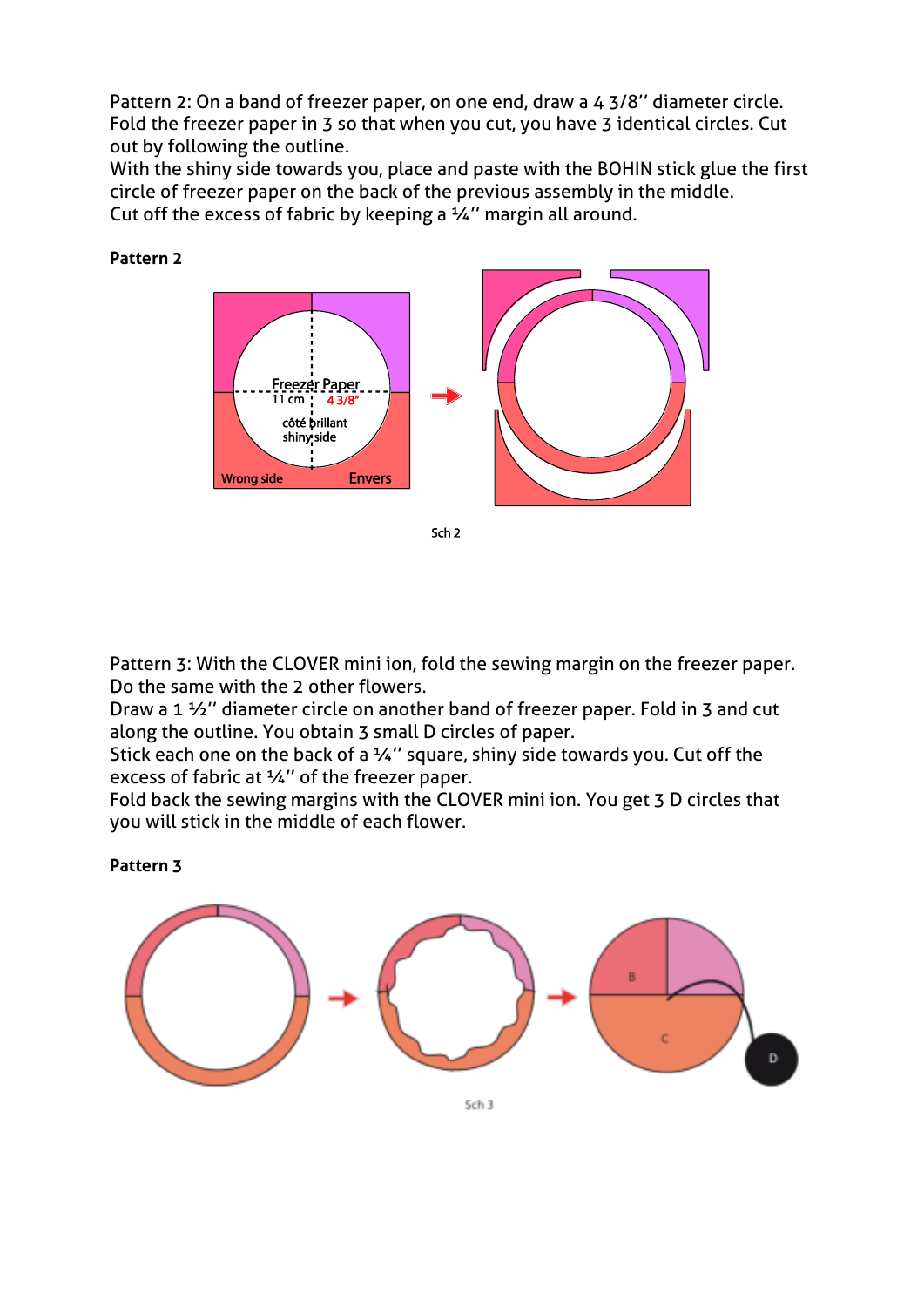Pattern 4: To refer yourself, mark the diagonals of the square A (background), place the 3 flowers and the basket F. Draw the circumference.

Make the 3 stems E with the CLOVER fusible bias tape maker. Applique them by referring to the previous marks and use an AURIFIL cotton threads of the same color as your fabrics. Cut off the excess of fabrics of the bands. Applique the flowers. Empty the back and take off the freezer paper of the pieces B, C and D.

### **Pattern 4**



Pattern 5: Applique the piece F on the two longest sides, with their small edges flat so that they don't stick out the seams. **Pattern 5**